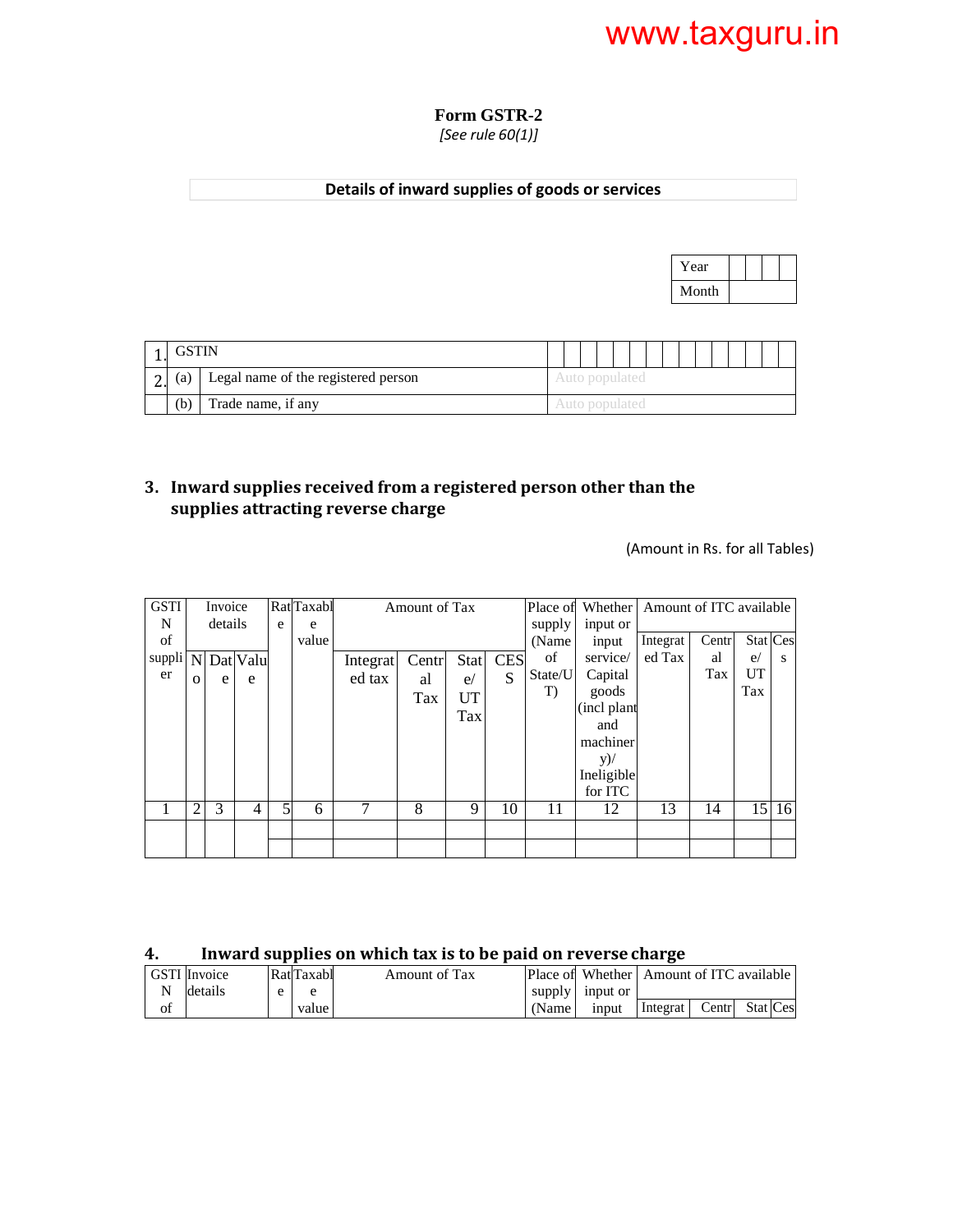| suppli N Dat Valu<br>er | $\Omega$       | e | e |   |   | Integrat<br>ed tax                                                                  | Centr<br>al<br>Tax | <b>Stat</b><br>e/<br>UT<br>Tax | <b>CES</b><br>S | of<br>State/U<br>T) | service/<br>Capital<br>goods<br>(incl.<br>plant and<br>machiner<br>$y)$ /<br>Ineligible<br>for ITC | ed Tax | al<br>Tax | e/<br>UT<br>Tax | S     |
|-------------------------|----------------|---|---|---|---|-------------------------------------------------------------------------------------|--------------------|--------------------------------|-----------------|---------------------|----------------------------------------------------------------------------------------------------|--------|-----------|-----------------|-------|
| 1                       | $\overline{2}$ | 3 | 4 | 5 | 6 | 7                                                                                   | 8                  | 9                              | 10              | 11                  | 12                                                                                                 | 13     | 14        |                 | 15 16 |
|                         |                |   |   |   |   | 4A. Inward supplies received from a registered supplier (attracting reverse charge) |                    |                                |                 |                     |                                                                                                    |        |           |                 |       |
|                         |                |   |   |   |   |                                                                                     |                    |                                |                 |                     |                                                                                                    |        |           |                 |       |
|                         |                |   |   |   |   |                                                                                     |                    |                                |                 |                     |                                                                                                    |        |           |                 |       |
|                         |                |   |   |   |   | 4B. Inward supplies received from an unregistered supplier                          |                    |                                |                 |                     |                                                                                                    |        |           |                 |       |
|                         |                |   |   |   |   |                                                                                     |                    |                                |                 |                     |                                                                                                    |        |           |                 |       |
| 4C. Import of service   |                |   |   |   |   |                                                                                     |                    |                                |                 |                     |                                                                                                    |        |           |                 |       |
|                         |                |   |   |   |   |                                                                                     |                    |                                |                 |                     |                                                                                                    |        |           |                 |       |

### **5. Inputs/Capital goods received from Overseas or from SEZ units on a Bill of Entry**

| <b>GSTIN</b><br>of |                | Details of bill of<br>entry |                                 | Rate | Taxable<br>value | Amount              |      | Whether<br>input $/$                                                        | Amount of ITC<br>available |    |
|--------------------|----------------|-----------------------------|---------------------------------|------|------------------|---------------------|------|-----------------------------------------------------------------------------|----------------------------|----|
| supplier           | No.            | Date                        | Value                           |      |                  | Integrated<br>Tax   | Cess | Capital<br>goods(incl.<br>plant and<br>machinery)/<br>Ineligible<br>for ITC | Integrated Cess<br>Tax     |    |
| 1                  | $\overline{2}$ | 3                           | 4                               | 5    | 6                | $\overline{7}$      | 8    | 9                                                                           | 10                         | 11 |
| 5A. Imports        |                |                             |                                 |      |                  |                     |      |                                                                             |                            |    |
|                    |                | 5B. Received from SEZ       |                                 |      |                  |                     |      |                                                                             |                            |    |
|                    |                |                             |                                 |      |                  |                     |      |                                                                             |                            |    |
|                    |                |                             | Port code +No of $BE=13$ digits |      |                  | Assessable<br>Value |      |                                                                             |                            |    |

#### **6.** Amendments to details of inward supplies furnished in returns for earlier tax periodsin Tables **3, 4 and 5 [including debit notes/credit notes issued and their subsequent amendments]**

|               | Details of Revised details of Rat Taxabl |         | Amount |    |                       | Place Whethel Amount of ITC available |  |            |
|---------------|------------------------------------------|---------|--------|----|-----------------------|---------------------------------------|--|------------|
| original      | invoice                                  | e       |        | of | $\vert r \vert$ input |                                       |  |            |
| invoice /Bill |                                          | value i |        |    | suppl or input        |                                       |  | <b>Ces</b> |
| of entry No   |                                          |         |        |    |                       |                                       |  |            |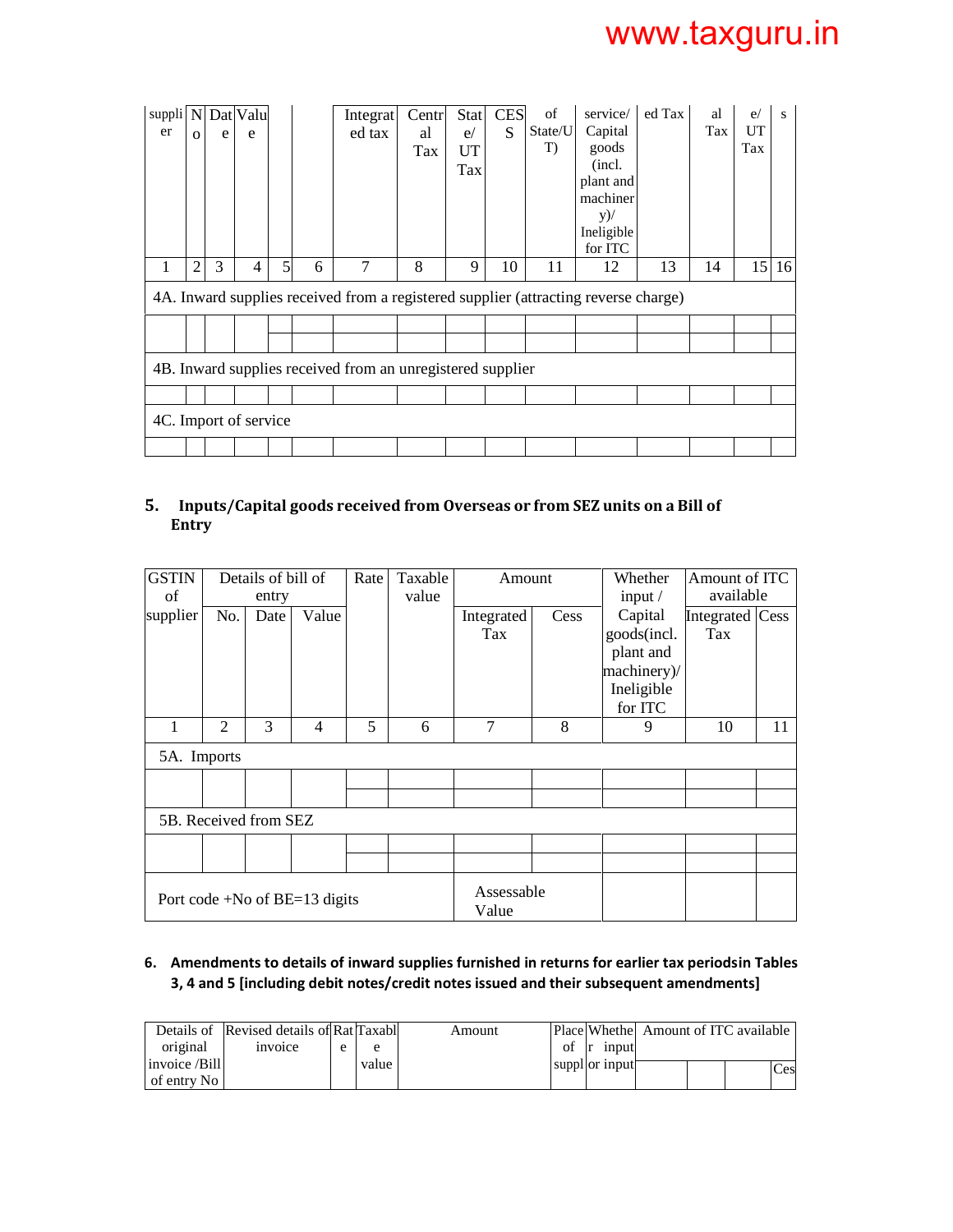| N        |                | e | GSTI No Dat GSTI No Dat Valu<br>N |                | e | e |   |                                         | Integrat   Centr State/UCes<br>ed Tax al Tax T Tax                             |    |    | S | $\mathbf{V}$ | Capital<br>goods/<br>Ineligib<br>le for<br>ITC) | service/Integrat Centr State/U<br>ed<br>Tax                                                   |    | al Tax T Tax | $\mathbf{s}$ |
|----------|----------------|---|-----------------------------------|----------------|---|---|---|-----------------------------------------|--------------------------------------------------------------------------------|----|----|---|--------------|-------------------------------------------------|-----------------------------------------------------------------------------------------------|----|--------------|--------------|
| 1        | $\overline{c}$ | 3 | 4                                 | $\mathfrak{H}$ | 6 | 7 | 8 | 9                                       | 10                                                                             | 11 | 12 | 3 | 14           | 15                                              | 16                                                                                            | 17 | 18           | 19           |
|          |                |   |                                   |                |   |   |   |                                         | Table 3 and 4 of earlier returns]- If details furnished earlier were incorrect |    |    |   |              |                                                 | 6A. Supplies other than import of goods or goods received from SEZ [Information furnished in  |    |              |              |
|          |                |   |                                   |                |   |   |   |                                         |                                                                                |    |    |   |              |                                                 |                                                                                               |    |              |              |
|          |                |   |                                   |                |   |   |   |                                         | Table 5 of earlier returns]-If details furnished earlier were incorrect        |    |    |   |              |                                                 | 6B. Supplies by way of import of goods or goods received from SEZ [Information furnished in   |    |              |              |
|          |                |   |                                   |                |   |   |   |                                         |                                                                                |    |    |   |              |                                                 |                                                                                               |    |              |              |
|          |                |   |                                   |                |   |   |   | 6C. Debit Notes/Credit Notes [original] |                                                                                |    |    |   |              |                                                 |                                                                                               |    |              |              |
|          |                |   |                                   |                |   |   |   |                                         |                                                                                |    |    |   |              |                                                 |                                                                                               |    |              |              |
| periods] |                |   |                                   |                |   |   |   |                                         |                                                                                |    |    |   |              |                                                 | 6D. Debit Notes/ Credit Notes [amendment of debit notes/credit notes furnished in earlier tax |    |              |              |
|          |                |   |                                   |                |   |   |   |                                         |                                                                                |    |    |   |              |                                                 |                                                                                               |    |              |              |
|          |                |   |                                   |                |   |   |   |                                         |                                                                                |    |    |   |              |                                                 |                                                                                               |    |              |              |

#### **7. Supplies received from composition taxable person and other exempt/Nil rated/Non GST supplies received**

| Description                 |                               |               | Value of supplies received from |                   |
|-----------------------------|-------------------------------|---------------|---------------------------------|-------------------|
|                             | Composition taxable<br>person | Exempt supply | Nil Rated supply                | Non GST<br>supply |
|                             | ာ                             | 3             | 4                               |                   |
| 7A. Inter-State<br>supplies |                               |               |                                 |                   |
|                             |                               |               |                                 |                   |
| 7B. Intra-state<br>supplies |                               |               |                                 |                   |
|                             |                               |               |                                 |                   |

#### **8. ISD credit received**

|                     |                | <b>ISD</b> |            | <b>ISD</b> Credit received |        |      |            |         | Amount of eligible ITC |      |
|---------------------|----------------|------------|------------|----------------------------|--------|------|------------|---------|------------------------|------|
| <b>GSTIN</b> of ISD |                | Document   |            |                            |        |      |            |         |                        |      |
|                     |                | Details    |            |                            |        |      |            |         |                        |      |
|                     | No.            | Date       | Integrated | Central                    | State/ | Cess | Integrated | Central | State/UT               | Cess |
|                     |                |            | Tax        | Tax                        | UT     |      | Tax        | Tax     | Tax                    |      |
|                     |                |            |            |                            | Tax    |      |            |         |                        |      |
|                     | $\mathfrak{D}$ | 3          | 4          | 5                          | 6      | 7    | 8          | 9       | 10                     | 11   |
| 8A. ISD Invoice     |                |            |            |                            |        |      |            |         |                        |      |
|                     |                |            |            |                            |        |      |            |         |                        |      |
| 8B. ISD Credit Note |                |            |            |                            |        |      |            |         |                        |      |
|                     |                |            |            |                            |        |      |            |         |                        |      |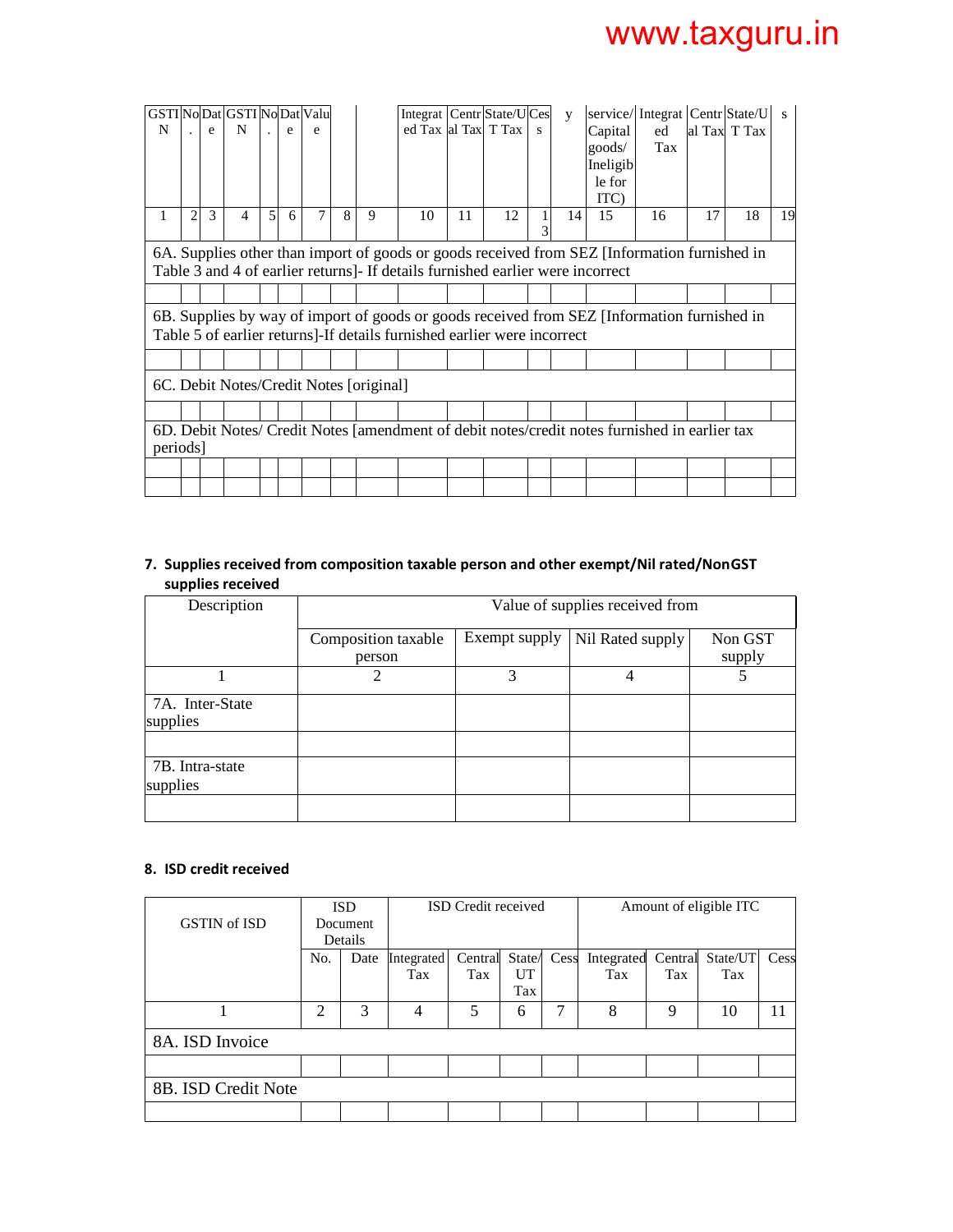#### **9. TDS and TCS Credit received**

| GSTIN of                                          | Gross         | <b>Sales</b> | Net Value |                   | Amount         |                       |
|---------------------------------------------------|---------------|--------------|-----------|-------------------|----------------|-----------------------|
| Deductor /<br>GSTIN of e-<br>Commerce<br>Operator | Value         | Return       |           | Integrated<br>Tax | Central<br>Tax | State Tax / UT<br>Tax |
|                                                   | $\mathcal{D}$ | 3            | 4         | 5                 | 6              |                       |
| 9A.<br><b>TDS</b>                                 |               |              |           |                   |                |                       |
|                                                   |               |              |           |                   |                |                       |
| <b>TCS</b><br>9B.                                 |               |              |           |                   |                |                       |
|                                                   |               |              |           |                   |                |                       |

#### 10. Consolidated Statement of Advances paid/Advance adjusted on account of receiptof supply

| Rate  | <b>Gross</b><br>Advance  | Place of<br>supply                                                                                                                          |            |                    | Amount                                      |              |        |        |        |
|-------|--------------------------|---------------------------------------------------------------------------------------------------------------------------------------------|------------|--------------------|---------------------------------------------|--------------|--------|--------|--------|
|       | Paid                     | (Name of                                                                                                                                    | Integrated | Central            |                                             | State/UT Tax |        |        | Cess   |
|       |                          | State/UT)                                                                                                                                   | Tax        | Tax                |                                             |              |        |        |        |
| 1     | $\mathfrak{D}$           | 3                                                                                                                                           | 4          | 5                  |                                             | 6            |        |        | 7      |
| (I)   |                          | <b>Information for the current month</b>                                                                                                    |            |                    |                                             |              |        |        |        |
| 10A.  | to output tax liability) | Advance amount paid for reverse charge supplies in the tax period (tax amount to be added                                                   |            |                    |                                             |              |        |        |        |
|       |                          | 10A (1). Intra-State supplies (Rate Wise)                                                                                                   |            |                    |                                             |              |        |        |        |
|       |                          |                                                                                                                                             |            |                    |                                             |              |        |        |        |
|       |                          | 10A (2). Inter - State Supplies (Rate Wise)                                                                                                 |            |                    |                                             |              |        |        |        |
|       |                          |                                                                                                                                             |            |                    |                                             |              |        |        |        |
| 10B.  |                          | Advance amount on which tax was paid in earlier period but invoice has been received in the<br>current period [ reflected in Table 4 above] |            |                    |                                             |              |        |        |        |
|       |                          | 10B (1). Intra-State Supplies (Rate Wise)                                                                                                   |            |                    |                                             |              |        |        |        |
|       |                          |                                                                                                                                             |            |                    |                                             |              |        |        |        |
|       |                          | 10B (2). Intra-State Supplies (Rate Wise)                                                                                                   |            |                    |                                             |              |        |        |        |
|       |                          |                                                                                                                                             |            |                    |                                             |              |        |        |        |
|       | revised information]     | II Amendments of information furnished in Table No. 10 (I) in an earlier month [Furnish                                                     |            |                    |                                             |              |        |        |        |
| Month |                          |                                                                                                                                             |            | in S. No. (select) | Amendment relating to information furnished | 10A(1)       | 10A(2) | 10(B1) | 10B(2) |
|       |                          |                                                                                                                                             |            |                    |                                             |              |        |        |        |

### **11. Input Tax Credit Reversal / Reclaim**

| Description for reversal<br>Οİ | ᠇<br>added<br><sub>he</sub><br>tΩ | of ITC<br>Amount |
|--------------------------------|-----------------------------------|------------------|
|--------------------------------|-----------------------------------|------------------|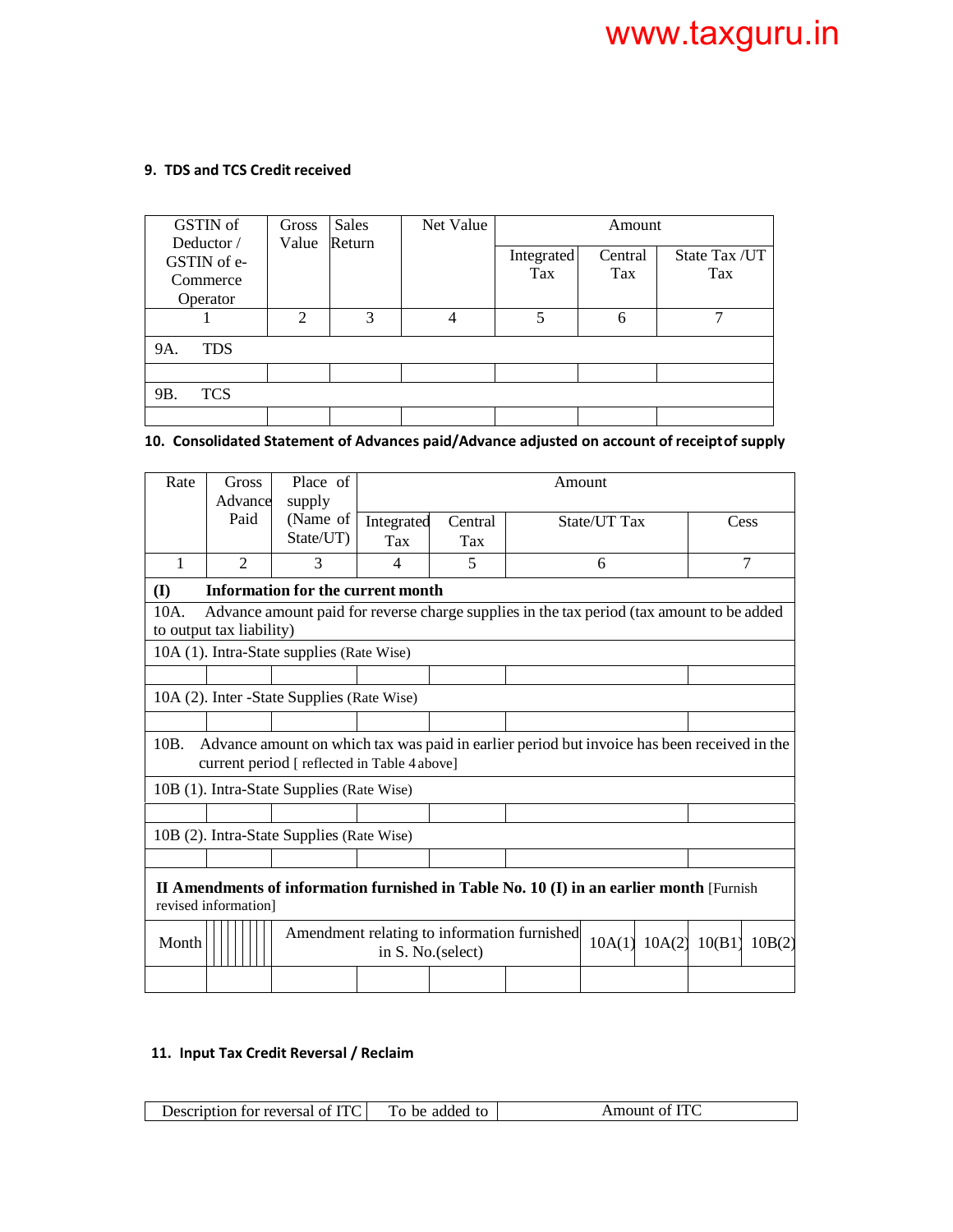|                                                                                         | or reduced from<br>output liability | Integrated<br>Tax | Central<br>Tax | State/UT<br>Tax          | <b>CESS</b> |  |  |  |  |
|-----------------------------------------------------------------------------------------|-------------------------------------|-------------------|----------------|--------------------------|-------------|--|--|--|--|
| 1                                                                                       | $\mathfrak{D}$                      | $\mathcal{E}$     | 4              | $\overline{\phantom{0}}$ | 6           |  |  |  |  |
| <b>Information for the</b><br>A.<br>current tax period                                  |                                     |                   |                |                          |             |  |  |  |  |
| (a) Amount in terms of rule<br>37(2)                                                    | To be added                         |                   |                |                          |             |  |  |  |  |
| (b) Amount in terms of rule<br>39(1)(i)(ii)                                             | To be added                         |                   |                |                          |             |  |  |  |  |
| (c) Amount in terms of rule<br>$42(1)$ (m)                                              | To be added                         |                   |                |                          |             |  |  |  |  |
| (d) Amount in terms of rule<br>$43(1)$ (h)                                              | To be added                         |                   |                |                          |             |  |  |  |  |
| (e) Amount in terms of rule<br>42(2)(a)                                                 | To be added                         |                   |                |                          |             |  |  |  |  |
| (f) Amount in terms of rule<br>42(2)(b)                                                 | To be reduced                       |                   |                |                          |             |  |  |  |  |
| (g) On account of amount<br>paid subsequent to reversal<br>of ITC                       | To be reduced                       |                   |                |                          |             |  |  |  |  |
| (h) Any other liability<br>(Specify)                                                    |                                     |                   |                |                          |             |  |  |  |  |
|                                                                                         |                                     |                   |                |                          |             |  |  |  |  |
| Amendment of information furnished in Table No 11 at S. No A in an earlier return<br>В. |                                     |                   |                |                          |             |  |  |  |  |
| Amendment is in respect of<br>information furnished in the<br>Month                     |                                     |                   |                |                          |             |  |  |  |  |
| Specify the information you<br>wish to amend (Dropdown)                                 |                                     |                   |                |                          |             |  |  |  |  |

### **12. Addition and reduction of amount in output tax for mismatch and other reasons**

| Description |                                                                                                               | Add to or<br>reduce<br>from | Amount            |                |                              |             |  |
|-------------|---------------------------------------------------------------------------------------------------------------|-----------------------------|-------------------|----------------|------------------------------|-------------|--|
|             |                                                                                                               | output<br>liability         | Integrated<br>Tax | Central<br>Tax | <b>State</b><br>/ U T<br>Tax | <b>CESS</b> |  |
|             |                                                                                                               | $\mathfrak{D}$              | 3                 | 4              | 5                            | 6           |  |
| (a)         | ITC claimed on mismatched/duplication of<br>invoices/debit notes                                              | Add                         |                   |                |                              |             |  |
| (b)         | Tax liability on mismatched credit notes                                                                      | Add                         |                   |                |                              |             |  |
| (c)         | Reclaim on account of rectification of<br>mismatched invoices/debit notes                                     | Reduce                      |                   |                |                              |             |  |
| (d)         | Reclaim on account of rectification of<br>mismatched credit note                                              | Reduce                      |                   |                |                              |             |  |
| (e)         | Negative tax liability from previous tax<br>periods                                                           | Reduce                      |                   |                |                              |             |  |
| (f)         | Tax paid on advance in earlier tax periods and<br>adjusted with tax on supplies made in current<br>tax period | Reduce                      |                   |                |                              |             |  |

**13. HSN summary of inward supplies**